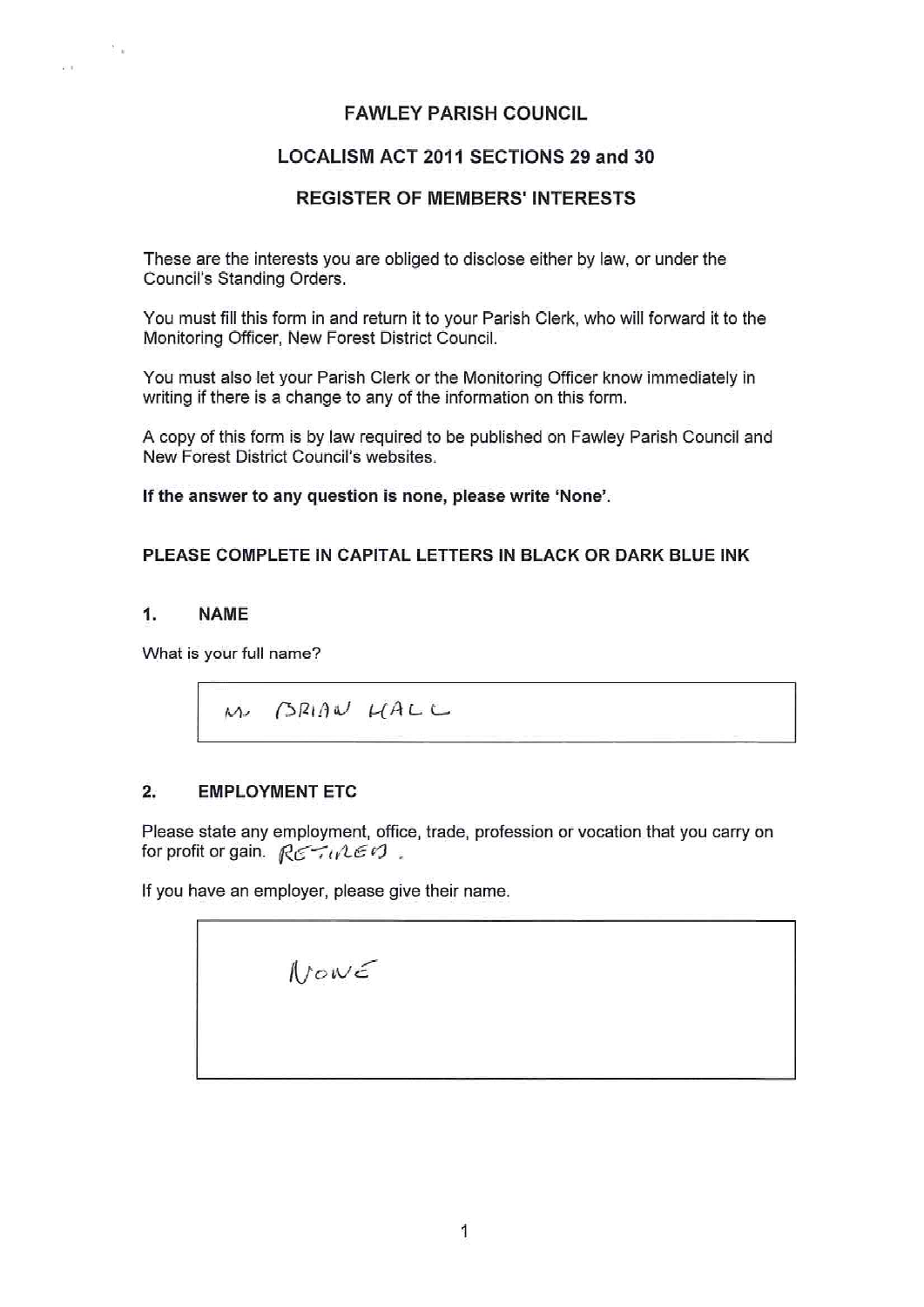#### , **3. SPONSORSHIP**

 $\sim$   $\alpha$ 

Has any person or body (other than Fawley Parish Council) made any payments to you towards your expenses in carrying out your duties as a councillor, or towards your election expenses, within the last 12 months?

YES/NO

If yes, please give the name of that person or body. You do not need to declare the amount of any payment.

#### **4. SHARES/SECURITIES**

Please give the name of any person or body which to your knowledge has a place of business or land in the Fawley Parish Council's area where you have either:

a beneficial interest in securities (for example shares, debentures, bonds etc) in the person or body with a nominal value of more than £25,000, or

a beneficial interest in securities in the person or body amounting to one hundredth of their total issued capital.

NB: You need NOT include monies deposited with a Building Society

 $N$ oné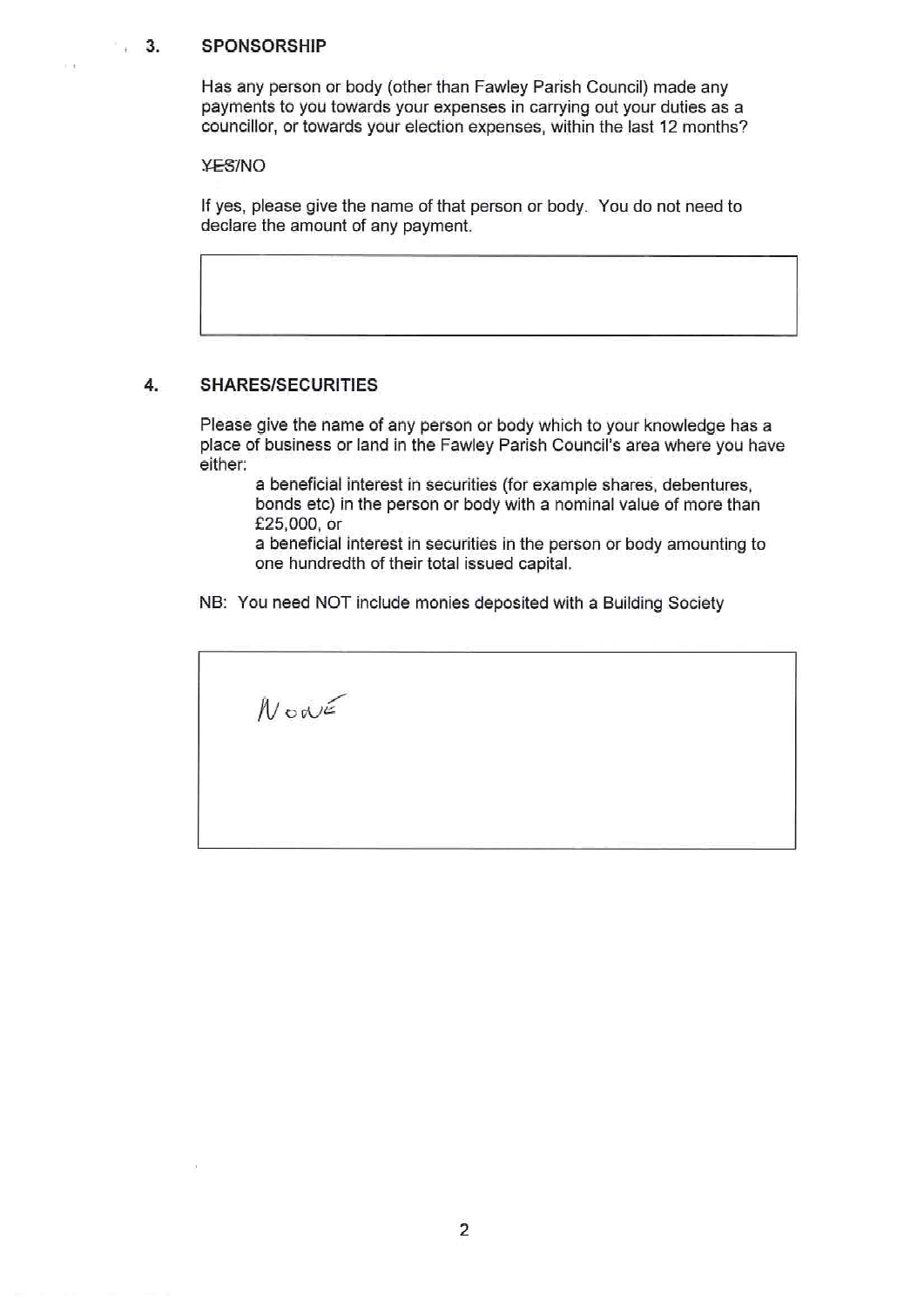### **5. CONTRACTS WITH FAWLEY PARISH COUNCIL**

Please describe any contract for goods, services or works between Fawley Parish Council and any of the following:

You, individually

 $\mu$  .

Any firm in which you are a partner

Any company with which you are a director

Any person or body declared under paragraph 4 above.

NONE

#### **6. LAND IN THE FAWLEY PARISH COUNCIL AREA**

Please describe, with enough detail to identify its location, any land within the Fawley Parish Council area in which you have a beneficial interest (i.e. own, rent, lease or have a licence to occupy for a month or longer), either alone or with others. (Please provide a plan if appropriate).

5 SCHOCC Rd  $T_{AUP}$  $S_0$   $S_0$   $S_0$   $S_0$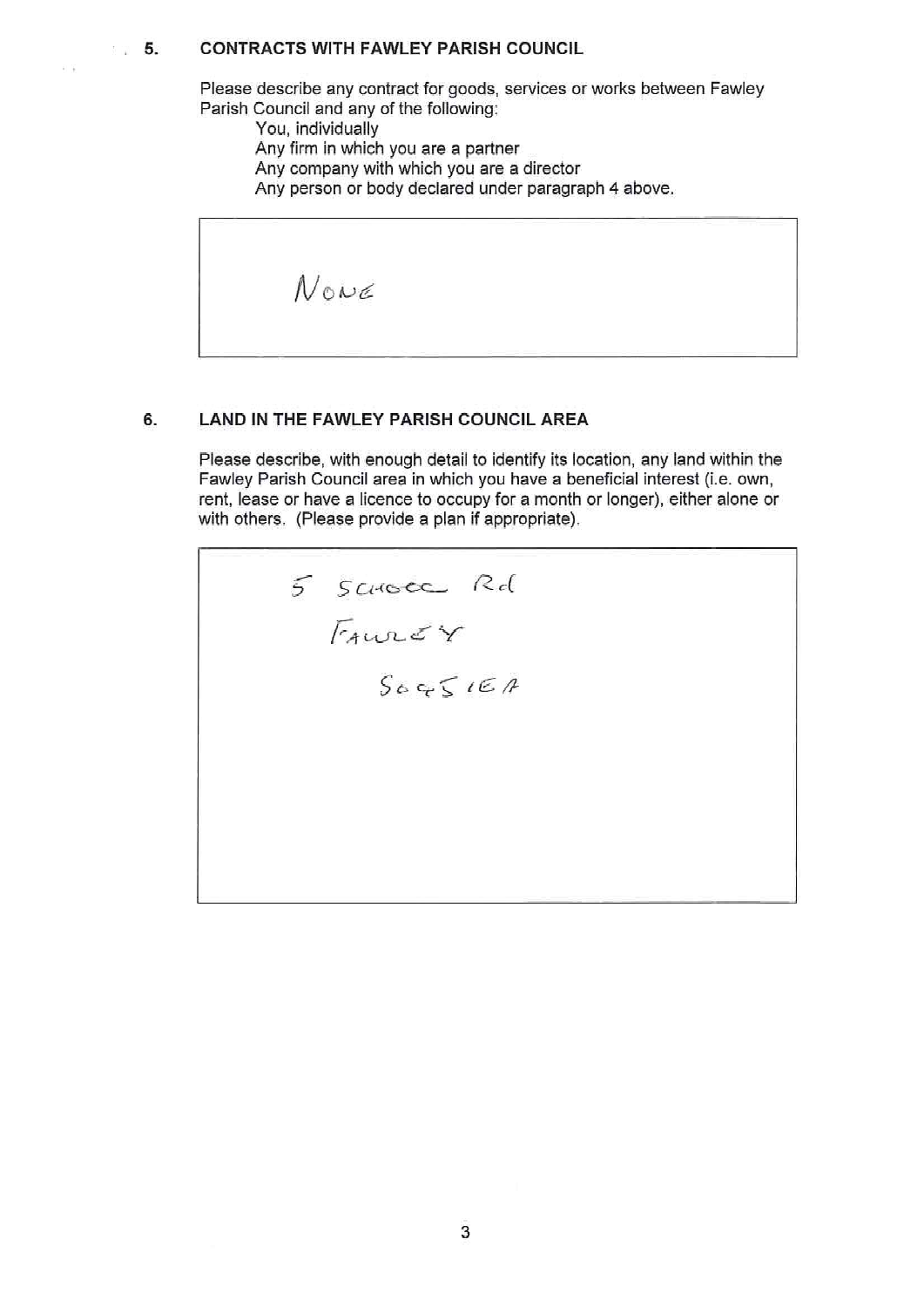# **7. TENANCIES**

 $102$ 

Please describe, with enough detail to identify its location, any land where the landlord is Fawley Parish Council and:

You, or

Any firm in which you are a partner, or

Any company with which you are a director, or

Any person or body declared under paragraph 4 above

is the tenant.

(Please provide a plan if appropriate).

Nowe

#### **8, NON-PECUNIARY INTERESTS**

Please list any bodies of which you are a member, or are in a position of general control or management, and:

i) To which you have been appointed or nominated by Fawley Parish Council as their representative; or

$$
\mathcal{W}\circ\omega\mathfrak{c}
$$

ii) Which is a public authority or body exercising functions of a public nature; or

$$
\mathcal{N}\circ\mathcal{\alpha}\in
$$

iii) Which is directed to charitable purposes; or

 $R N L.1$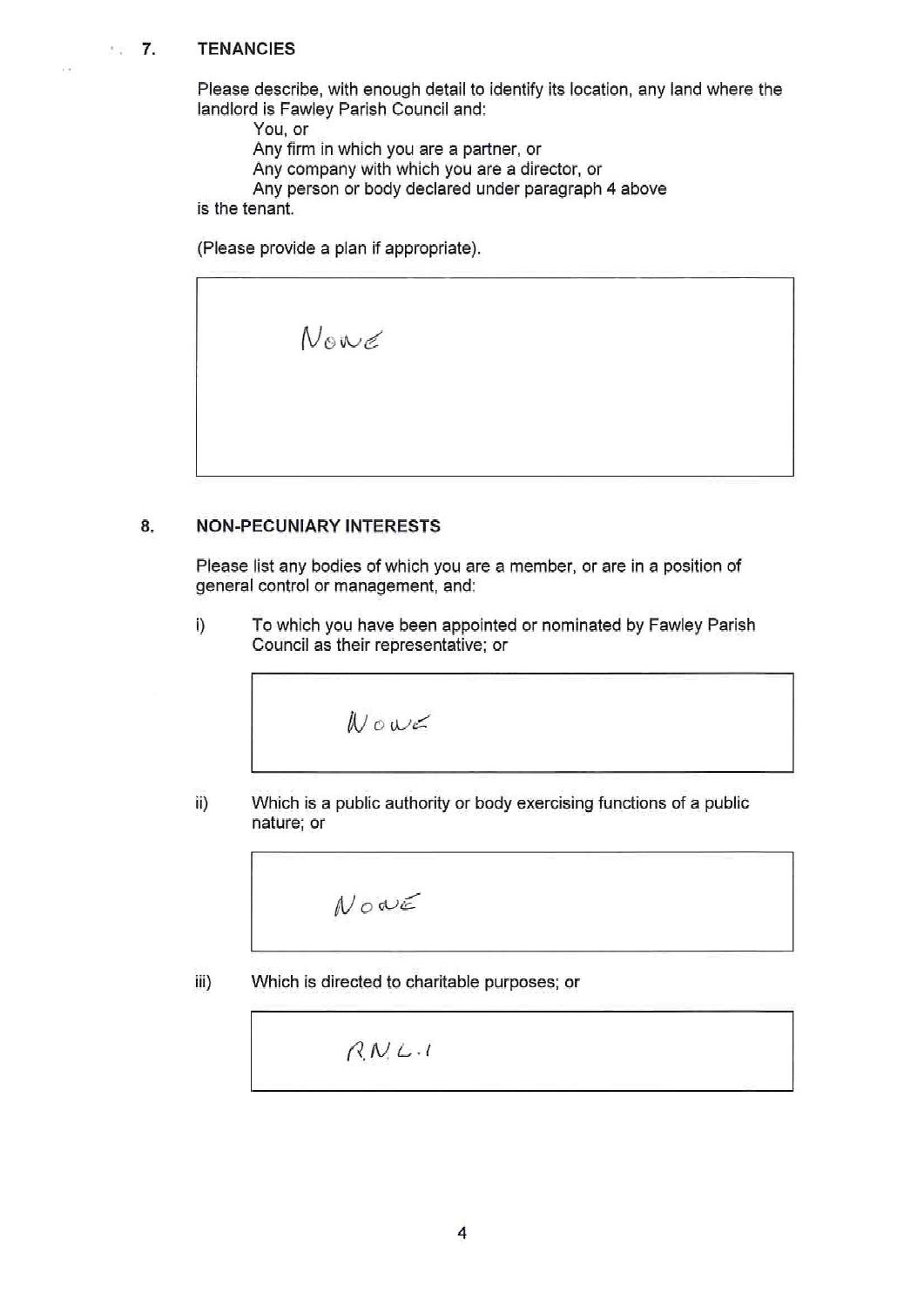iv) one of whose principal purposes includes the influence of public opinion or policy

|  |  | $N$ on $C$ |  |
|--|--|------------|--|
|--|--|------------|--|

# **9. DO YOU HAVE A SPOUSE/ PARTNER?**

Are you married, or do you have a civil partner, or are you living with someone as if you were married or civil partners?

# YES/NO

÷.,

If YES, you must complete Boxes 10 to 15 in respect of your spouse/partner, so far as you are aware of their interests.

# **10. SPOUSE/PARTNER'S NAME**

Please state your spouse/partner's full name

Mus JUACTEL HALL

# **11. SPOUSE/PARTNER'S EMPLOYMENT ETC**

Please state any employment, office, trade, profession or vocation that your spouse/partner carries on for profit or gain.  $\mathcal{R} \in \mathcal{T} \cup \mathcal{R} \in \mathcal{O}$ .

If your spouse/partner has an employer, please give their name.

|  | NormE |  |  |  |
|--|-------|--|--|--|
|  |       |  |  |  |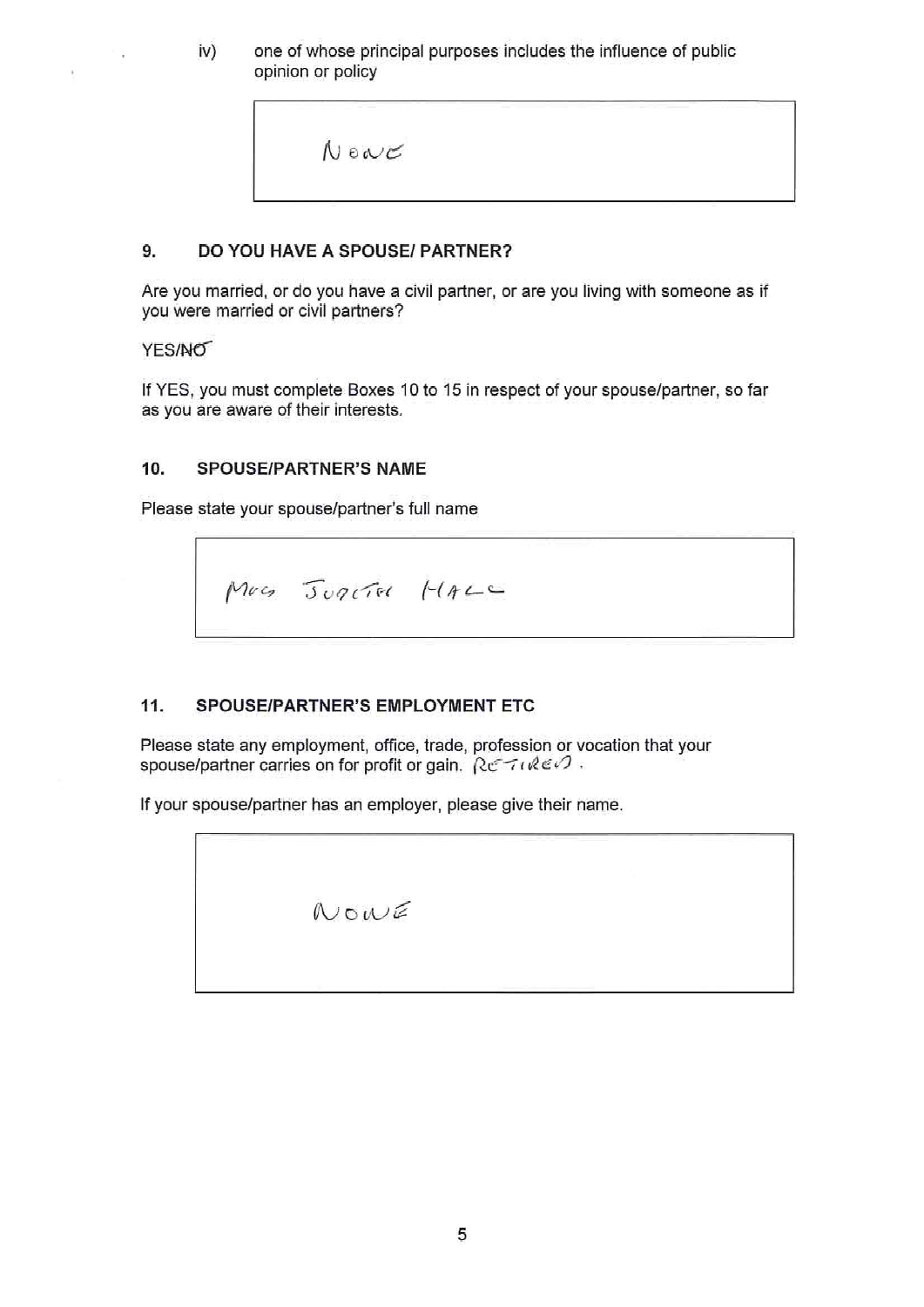# **12. SPOUSE/PARTNER'S SHARES/SECURITIES**

 $\mathcal{W}_{\infty}$ 

 $\frac{1}{2}$ 

Please give the name of any person or body which to your knowledge has a place of business or land in the Fawley Parish where your spouse/partner has either:

a beneficial interest in securities (for example shares, debentures, bonds etc) in the person or body with a nominal value of more than £25,000, or

a beneficial interest in securities in the person or body amounting to one hundredth of their total issued capital.

NB: You need NOT include monies your spouse/partner has deposited with a Building Society

Now

# **13. SPOUSE/PARTNER'S CONTRACTS WITH FAWLEY PARISH COUNCIL**

Please describe any contract for goods, services or works between Fawley Parish Council and any of the following:

Your spouse/partner as an individual

Any firm in which your spouse/partner is a (business) partner Any company with which your spouse/partner is a director Any person or body declared under paragraph 12 above.

 $\mathcal N$  or  $\epsilon$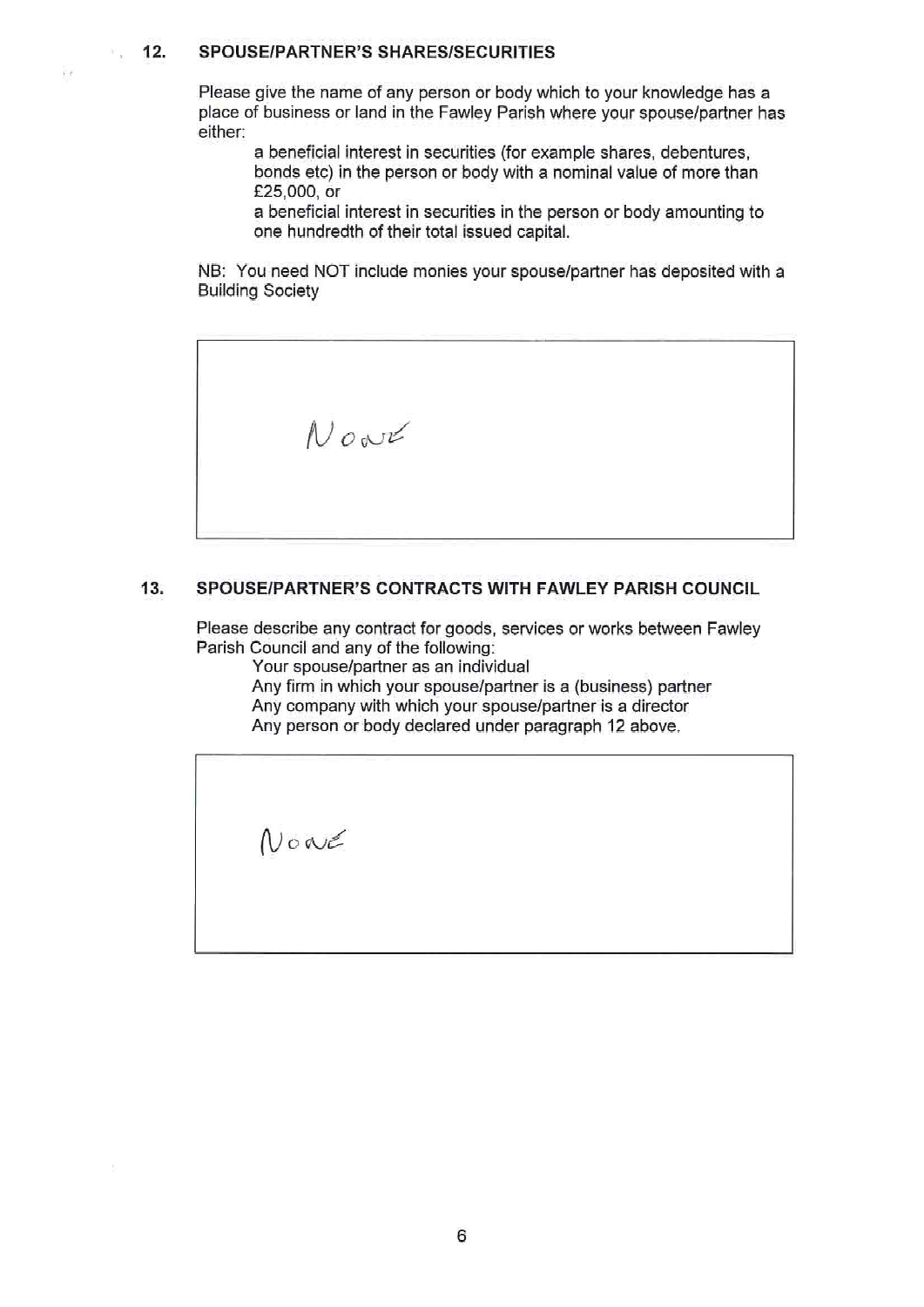#### **14. SPOUSE/PARTNER'S LAND IN THE FAWLEY PARISH**   $\Theta(\frac{1}{2}m)$

Please describe, with enough detail to identify its location, any land within the Fawley Parish area in which your spouse/partner has a beneficial interest (i.e. owns, rents, leases or has a licence to occupy for a month or longer), either alone or with others. (Please provide a plan if appropriate).

5 SCHOOC RUAN<br>FAWLEY<br>SOCESIEA

#### **15. SPOUSE/PARTNER'S TENANCIES**

Please describe, with enough detail to identify its location, any land where the landlord is Fawley Parish Council and:

Your spouse/partner, or

Any firm in which your spouse/partner is a (business) partner, or Any company with which your spouse/partner ls a director, or Any person or body declared under paragraph 12 above

is the tenant.

. ,

(Please provide a plan if appropriate).

NONE